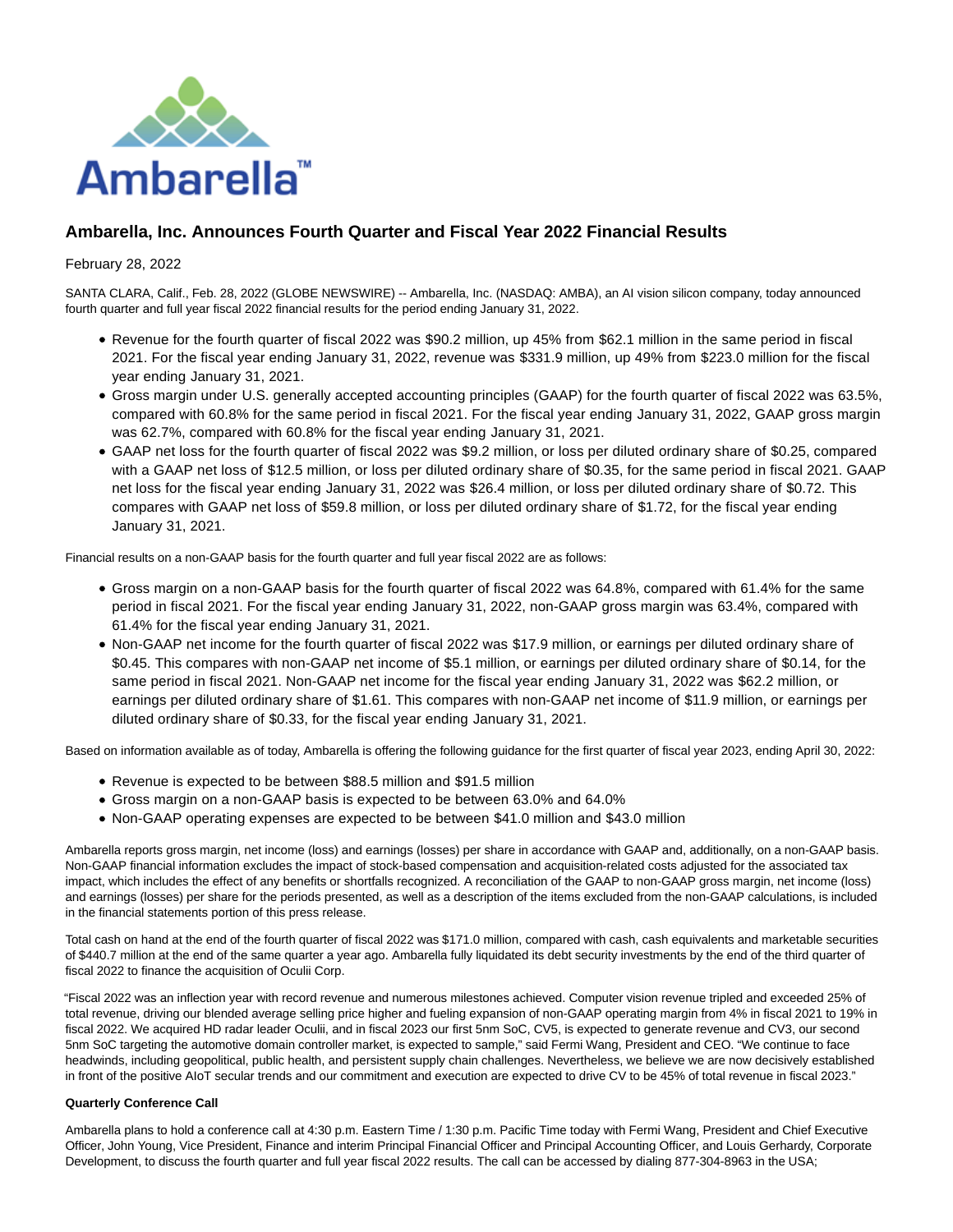international callers should dial 760-666-4834. Please dial in ten minutes prior to the scheduled conference call time. A live and archived webcast of the call will be available on Ambarella's website at [http://www.ambarella.com/ f](https://www.globenewswire.com/Tracker?data=3OF-i-Lsb7iZHAwA7edkFgA0bVXUviWjFtgSf0azCzllw08xLS5wWOjY6oL4Z0BOu8jIlL75rRDjNKHKNEp8NjnFH6DMglknhrU9go9Igg8=)or up to 30 days after the call.

#### **About Ambarella**

Ambarella's products are used in a wide variety of human and computer vision applications, including video security, advanced driver assistance systems (ADAS), electronic mirror, drive recorder, driver/cabin monitoring, autonomous driving and robotics applications. Ambarella's low-power systems-on-chip (SoCs) offer high-resolution video compression, advanced image processing and powerful deep neural network processing to enable intelligent perception, fusion and central processing systems to extract valuable data from high-resolution video and radar streams. For more information, please visi[t www.ambarella.com.](https://www.globenewswire.com/Tracker?data=7WD9yxv0r8pjoQOW0fV2xeabKh43zGZeqE93G239O_mdRzYwug0vuFBuJG5mPjZ21VzQU00WxtTL1sK9LL3B9TLExAZPmCY8Rl11azGDDlE=)

#### **"Safe harbor" statement under the Private Securities Litigation Reform Act of 1995**

This press release contains forward-looking statements that are not historical facts and often can be identified by terms such as "outlook," "projected," "intends," "will," "estimates," "anticipates," "expects," "believes," "could," or similar expressions, including the guidance for the first quarter of fiscal year 2023 ending April 30, 2022, and the comments of our CEO relating to the Company's ability to generate revenue from its computer vision, or CV, products, the Company's expectations of future volumes of CV product shipments, the percentage of total revenue that may be derived from CV products, AIoT market trends, and headwinds faced by the Company that may impact the Company's business and operations. The achievement or success of the matters covered by such forward-looking statements involves risks, uncertainties and assumptions. Our actual results could differ materially from those predicted or implied and reported results should not be considered as an indication of our future performance.

The risks and uncertainties referred to above include, but are not limited to, risks associated with revenue being generated from customers or design wins, neither of which is assured; the commercial success of our customers' products; risks associated with the COVID-19 virus and its impact on the global economy or any of our operations or the operations of our customers; risks associated with the semiconductor supply chain, including the ability of our suppliers to meet our demand; our growth strategy; global economic and political conditions, including possible trade tariffs, trade restrictions and export controls that impact our products, our customers or our customers' products; our ability to anticipate future market demands and future needs of our customers; our ability to introduce new and enhanced solutions; our ability to develop, and to generate revenue from, new advanced technologies, such as computer vision functionality; our ability to retain and expand customer relationships and to achieve design wins; the expansion of our current markets and our ability to successfully enter new markets, such as the OEM automotive and robotics markets; anticipated trends and challenges, including competition, in the markets in which we operate; our ability to effectively manage growth; our ability to retain key employees; and the potential for intellectual property disputes or other litigation.

Further information on these and other factors that could affect our financial results is included in the company's Annual Report on Form 10-K for our 2021 fiscal year, which is on file with the Securities and Exchange Commission. Additional information is also set forth in the company's quarterly reports on Form 10-Q, annual reports on Form 10-K and other filings the company makes with the Securities and Exchange Commission from time to time, copies of which may be obtained by visiting the Investor Relations portion of our web site at [www.ambarella.com o](https://www.globenewswire.com/Tracker?data=7WD9yxv0r8pjoQOW0fV2xV322_cwDFo-0j4YO6U65aCey2Fmipp4fr-4IJCd9C-bBe2zgIQW6ypaxLJk-1xpew==)r the SEC's web site at [www.sec.gov.](https://www.globenewswire.com/Tracker?data=Hce8-0jz1WQjtV8bgz3z2L_McIZtBioyyR7SBcFs-v5mIj5FYsZ0LbXMk4elrEIDm7Lwv07ndsaEM7w_fiocZA==) Undue reliance should not be placed on the forward-looking statements in this release, which are based on information available to us on the date hereof. The results we report in our Annual Report on Form 10-K for the fiscal year ending January 31, 2022 could differ from the preliminary results announced in this press release.

Ambarella assumes no obligation and does not intend to update the forward-looking statements made in this press release, except as required by law.

#### **Non-GAAP Financial Measures**

The company has provided in this release non-GAAP financial information, including non-GAAP gross margin, net income, and earnings per share, as a supplement to the consolidated financial statements, which are prepared in accordance with generally accepted accounting principles ("GAAP"). Management uses these non-GAAP financial measures internally in analyzing the company's financial results to assess operational performance and liquidity. The company believes that both management and investors benefit from referring to these non-GAAP financial measures in assessing its performance and when planning, forecasting and analyzing future periods. Further, the company believes these non-GAAP financial measures are useful to investors because they allow for greater transparency with respect to key financial metrics that the company uses in making operating decisions and because the company believes that investors and analysts use them to help assess the health of its business and for comparison to other companies. Non-GAAP results are presented for supplemental informational purposes only for understanding the company's operating results. The non-GAAP information should not be considered a substitute for financial information presented in accordance with GAAP, and may be different from non-GAAP measures used by other companies.

With respect to its financial results for the fourth quarter of fiscal year 2022, the company has provided below reconciliations of its non-GAAP financial measures to its most directly comparable GAAP financial measures. With respect to the company's expectations for the first quarter of fiscal year 2023, a reconciliation of non-GAAP gross margin and non-GAAP operating expenses guidance to the closest corresponding GAAP measure is not available without unreasonable efforts on a forward-looking basis due to the high variability and low visibility with respect to the charges excluded from these non-GAAP measures. We expect the variability of the above charges to have a significant, and potentially unpredictable, impact on our future GAAP financial results.

### **AMBARELLA, INC. CONSOLIDATED STATEMENTS OF OPERATIONS (in thousands, except share and per share data) (unaudited)**

|      | Three Months Ended January 31, |      | Twelve Months Ended January 31, |
|------|--------------------------------|------|---------------------------------|
| 2022 | 2021                           | 2022 | 2021                            |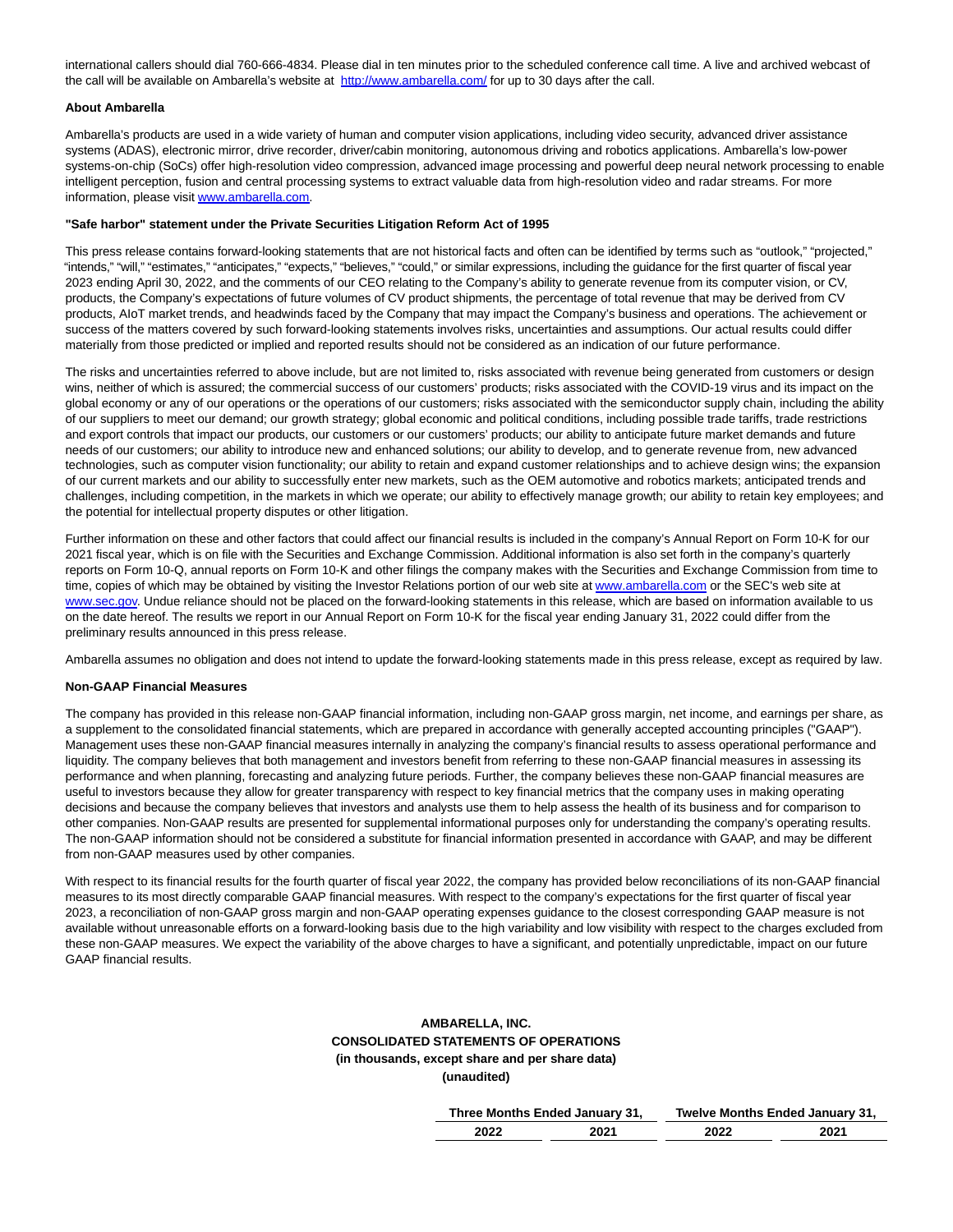| Revenue                                                                                              | \$<br>90,229        | \$<br>62,142 | \$  | 331,856    | \$   | 222,990    |
|------------------------------------------------------------------------------------------------------|---------------------|--------------|-----|------------|------|------------|
| Cost of revenue                                                                                      | 32,907              | 24,339       |     | 123,724    |      | 87,417     |
| <b>Gross profit</b>                                                                                  | 57,322              | 37,803       |     | 208,132    |      | 135,573    |
| <b>Operating expenses:</b>                                                                           |                     |              |     |            |      |            |
| Research and development                                                                             | 48,543              | 37,184       |     | 167,337    |      | 140,759    |
| Selling, general and administrative                                                                  | 21,115              | 14,632       |     | 70,438     |      | 55,980     |
| Total operating expenses                                                                             | 69,658              | 51,816       |     | 237,775    |      | 196,739    |
| Loss from operations                                                                                 | (12, 336)           | (14, 013)    |     | (29, 643)  |      | (61, 166)  |
| Other income (expense), net                                                                          | (216)               | 632          |     | 1,002      |      | 3,863      |
| Loss before income taxes                                                                             | (12, 552)           | (13, 381)    |     | (28, 641)  |      | (57, 303)  |
| Provision (benefit) for income taxes                                                                 | (3,359)             | (892)        |     | (2, 230)   |      | 2,483      |
| <b>Net loss</b>                                                                                      | \$<br>$(9, 193)$ \$ | (12, 489)    | -\$ | (26, 411)  | \$   | (59, 786)  |
| Net loss per share attributable to ordinary shareholders:                                            |                     |              |     |            |      |            |
| <b>Basic</b>                                                                                         | \$<br>(0.25)        | \$<br>(0.35) | \$  | (0.72)     | \$   | (1.72)     |
| <b>Diluted</b>                                                                                       | \$<br>(0.25)        | \$<br>(0.35) | \$  | (0.72)     | - \$ | (1.72)     |
| Weighted-average shares used to compute net loss per share<br>attributable to ordinary shareholders: |                     |              |     |            |      |            |
| <b>Basic</b>                                                                                         | 37, 133, 454        | 35,338,351   |     | 36,577,120 |      | 34,679,717 |
| <b>Diluted</b>                                                                                       | 37,133,454          | 35,338,351   |     | 36,577,120 |      | 34,679,717 |

The following tables present details of stock-based compensation and acquisition-related costs included in each functional line item in the consolidated statements of operations above:

|                                     | Three Months Ended January 31, |     | <b>Twelve Months Ended January 31,</b> |              |    |        |
|-------------------------------------|--------------------------------|-----|----------------------------------------|--------------|----|--------|
|                                     | 2022                           |     | 2021                                   | 2022         |    | 2021   |
|                                     |                                |     | (unaudited, in thousands)              |              |    |        |
| Stock-based compensation:           |                                |     |                                        |              |    |        |
| Cost of revenue                     | \$<br>416                      | -SS | 347                                    | 1.489        | \$ | 1,328  |
| Research and development            | 18.343                         |     | 11.501                                 | 54.787       |    | 42,903 |
| Selling, general and administrative | 8.775                          |     | 6,879                                  | 31,525       |    | 25,903 |
| Total stock-based compensation      | \$<br>27.534                   | -S  | 18.727                                 | \$<br>87,801 | S  | 70,134 |

|                                     | Three Months Ended January 31, |    |                           |      | <b>Twelve Months Ended January 31,</b> |    |      |
|-------------------------------------|--------------------------------|----|---------------------------|------|----------------------------------------|----|------|
|                                     | 2022                           |    | 2021                      |      | 2022                                   |    | 2021 |
|                                     |                                |    | (unaudited, in thousands) |      |                                        |    |      |
| Acquisition-related costs:          |                                |    |                           |      |                                        |    |      |
| Cost of revenue                     | \$<br>757                      |    | $\overline{\phantom{m}}$  |      | 903                                    | \$ |      |
| Research and development            |                                |    |                           |      | 8                                      |    |      |
| Selling, general and administrative | 2,220                          |    |                           |      | 3.821                                  |    |      |
| Total acquisition-related costs     | \$<br>2.978                    | -S | $\overline{\phantom{0}}$  | - \$ | 4,732                                  | \$ |      |

The difference between GAAP and non-GAAP gross margin was 1.3% and 0.6%, or \$1.2 million and \$0.3 million, for the three months ending January 31, 2022 and 2021, respectively. The difference between GAAP and non-GAAP gross margin was 0.7% and 0.6%, or \$2.4 million and \$1.3 million, for the fiscal years ending January 31, 2022 and 2021, respectively. The differences were due to the effect of stock-based compensation and the amortization of acquisition-related costs.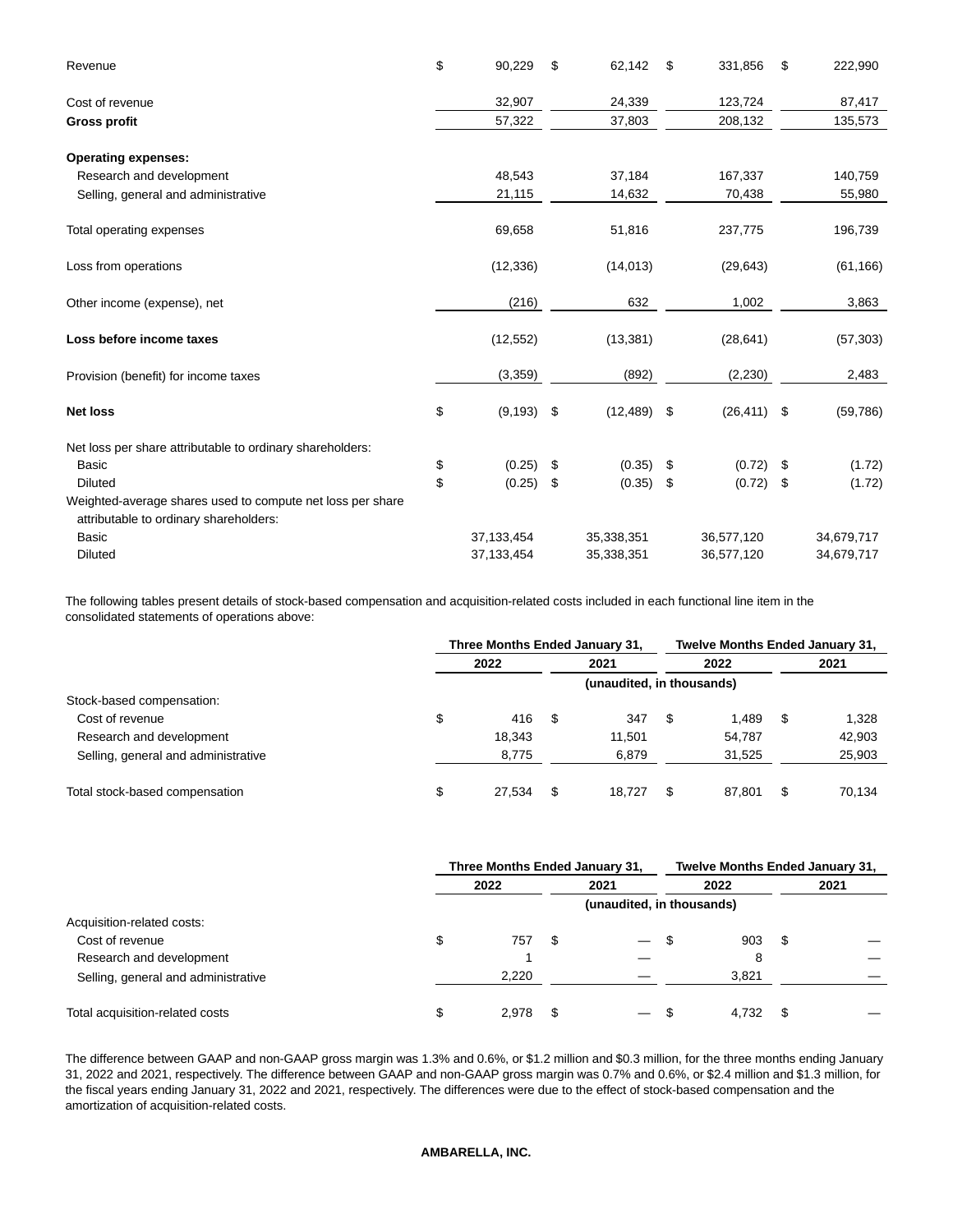## **RECONCILIATION OF GAAP TO NON-GAAP DILUTED EARNINGS (LOSSES) PER SHARE (in thousands, except share and per share data)**

|                                                      | Three Months Ended January 31, |               |    | <b>Twelve Months Ended January 31,</b> |    |             |      |            |
|------------------------------------------------------|--------------------------------|---------------|----|----------------------------------------|----|-------------|------|------------|
|                                                      |                                | 2022          |    | 2021                                   |    | 2022        |      | 2021       |
|                                                      |                                |               |    | (unaudited)                            |    |             |      |            |
| GAAP net loss                                        | \$                             | $(9, 193)$ \$ |    | $(12, 489)$ \$                         |    | (26, 411)   | - \$ | (59, 786)  |
| Non-GAAP adjustments:                                |                                |               |    |                                        |    |             |      |            |
| Stock-based compensation expense                     |                                | 27,534        |    | 18,727                                 |    | 87,801      |      | 70,134     |
| Acquisition-related costs                            |                                | 2,978         |    |                                        |    | 4,732       |      |            |
| Income tax effect                                    |                                | (3, 445)      |    | (1,092)                                |    | (3,971)     |      | 1,513      |
| Non-GAAP net income                                  | \$                             | 17,874        | \$ | 5,146                                  | \$ | 62,151      | \$   | 11,861     |
| GAAP - diluted weighted average shares               |                                | 37,133,454    |    | 35,338,351                             |    | 36,577,120  |      | 34,679,717 |
| Non-GAAP - diluted weighted average shares           |                                | 39,655,416    |    | 37,569,396                             |    | 38,706,977  |      | 35,994,296 |
| GAAP - diluted net loss per share                    | \$                             | $(0.25)$ \$   |    | (0.35)                                 | \$ | $(0.72)$ \$ |      | (1.72)     |
| Non-GAAP adjustments:                                |                                |               |    |                                        |    |             |      |            |
| Stock-based compensation expense                     |                                | 0.74          |    | 0.53                                   |    | 2.40        |      | 2.02       |
| Acquisition-related costs                            |                                | 0.08          |    |                                        |    | 0.13        |      |            |
| Income tax effect                                    |                                | (0.09)        |    | (0.03)                                 |    | (0.11)      |      | 0.04       |
| Effect of Non-GAAP - diluted weighted average shares |                                | (0.03)        |    | (0.01)                                 |    | (0.09)      |      | (0.01)     |
| Non-GAAP - diluted net income per share              | \$                             | 0.45          | \$ | 0.14                                   | \$ | 1.61        | \$   | 0.33       |

## **AMBARELLA, INC. CONSOLIDATED BALANCE SHEETS (unaudited, in thousands)**

|                                             | January 31,<br>2022 |    |         |
|---------------------------------------------|---------------------|----|---------|
| <b>ASSETS</b>                               |                     |    |         |
| Current assets:                             |                     |    |         |
| Cash and cash equivalents                   | \$<br>171,043       | \$ | 241,274 |
| Marketable debt securities                  |                     |    | 199,434 |
| Accounts receivable, net                    | 44,307              |    | 24,974  |
| Inventories                                 | 45,219              |    | 26,081  |
| Restricted cash                             | 10                  |    | 10      |
| Prepaid expenses and other current assets   | 6,169               |    | 5,531   |
| Total current assets                        | 266,748             |    | 497,304 |
| Property and equipment, net                 | 10,134              |    | 5,530   |
| Deferred tax assets, non-current            | 15,340              |    | 10,914  |
| Intangible assets, net                      | 46,302              |    | 18,703  |
| Operating lease right-of-use assets, net    | 11,127              |    | 9,659   |
| Goodwill                                    | 303,625             |    | 26,601  |
| Other non-current assets                    | 4,269               |    | 4,569   |
| <b>Total assets</b>                         | \$<br>657,545       | \$ | 573,280 |
| <b>LIABILITIES AND SHAREHOLDERS' EQUITY</b> |                     |    |         |
| Current liabilities:                        |                     |    |         |
| Accounts payable                            | 31,170              |    | 21,124  |
| Accrued and other current liabilities       | 52,064              |    | 48,126  |
| Operating lease liabilities, current        | 3,391               |    | 2,911   |
| Income taxes payable                        | 1,245               |    | 962     |
| Deferred revenue, current                   | 1,414               |    | 844     |
| <b>Total current liabilities</b>            | 89,284              |    | 73,967  |